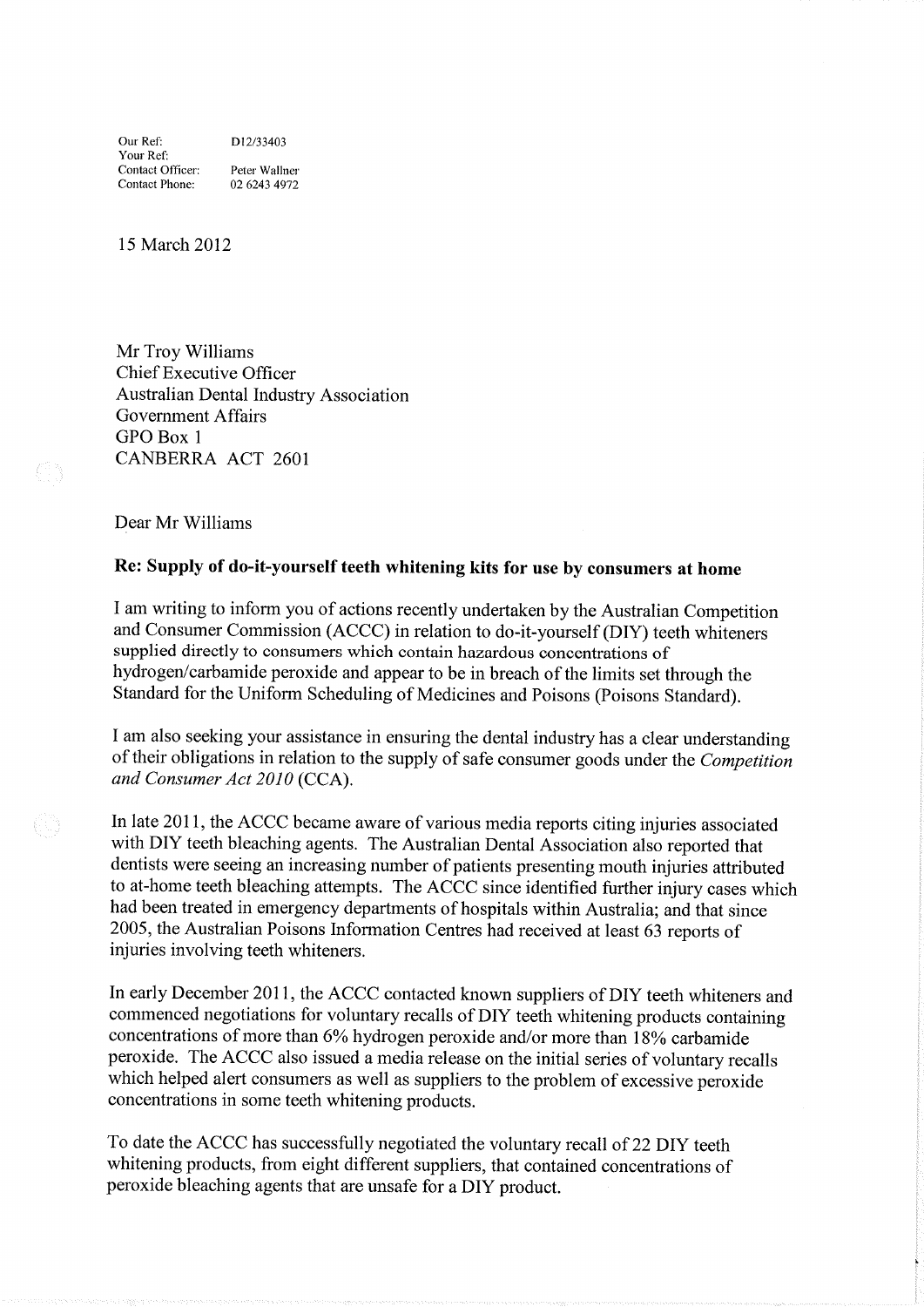On Monday, 6 February 2012, the Parliamentary Secretary to the Treasurer, the Hon. David Bradbury MP also ordered a compulsory recall of two further DIY teeth whiteners containing unsafe levels of hydrogen peroxide, as the Queensland based supplier of those products had not voluntarily removed their products from the market. Details of all the recalled products can be accessed at http://www.recalls.gov.au.

These recent efforts appear to have impacted on what had been an increasingly widespread supply of unsafe DIY teeth whitening products, as the major suppliers known to the ACCC seem to now be supplying products below  $6\%$  hydrogen peroxide/18% carbamide peroxide. Nonetheless, should the ACCC identify other unsafe DIY teeth whiteners in the marketplace we will take consistent action to ensure compliance with the recognised safe limits.

It is the position of the ACCC that DIY teeth whitening products containing concentrations of more than 6% hydrogen peroxide and/or more than 18% carbamide peroxide are inherently unsafe for self adrninistered home use and that they do not comply with the existing provisions of the Poisons Standard for a preparation intended to be taken into the mouth.

The Poisons Standard provides a statutory basis to restrict DIY teeth whiteners to the concentration limits set out in Schedule 5, irespective of whether the signal word "Poison" appears on the packaging. Classification into Schedule 6, along with the prohibitions set out in paragraph 18 should not allow the label of a Poison to include messages, either directly or by implication, that contradict those messages required by the Standard such as instructing the Poison; 'be taken directly into the mouth', 'come into direct contact with the skin', 'that it is safe/harrnless on gums or if ingested' or 'has a cool minty flavour' etc.

The ACCC's position reflects the Scheduling Committee Record-of-Reasons (see February and June 2005: http://www.tga.gov.au/archive/committees-ndpsc-record.htm) and the positions of the Australian Dental Association (see

http://www.ada.org.au/about/policies.aspx ), and the European Union's Scientific Committee on Consumer Products 2007 "Opinion on Hydrogen peroxide, in its free form or when released, in oral hygiene products and tooth whitening products", which concluded that the use of tooth whitening products containing more than 6% hydrogen peroxide is not considered safe for use by consumers

We also note the Dental Board of Australia's interim policy made under section 39 of the Health Practitioner Regulation National Law Act states;

"[that]  $\ldots$  any tooth whitening/bleaching products containing more than 6% concentration of the active whitening/bleaching agent, should only be used by a registered dental practitioner with education, training and competence in teeth whitening/bleaching. (see http://www.dentalboard.gov.au/Codes-Guidelines/Policies-Codes-Guidelines.aspx )

The ACCC position does not apply to the supply of teeth whitening products (of any concentration) to dental practices and the clinical use of these products by registered dental practitioners on patients under their direct care and supervision in their surgery/office. However, the ACCC has reason to believe that sorne dentists may not be aware that this ceases to be the case if teeth whitening kits are supplied by dental suppliers or dentists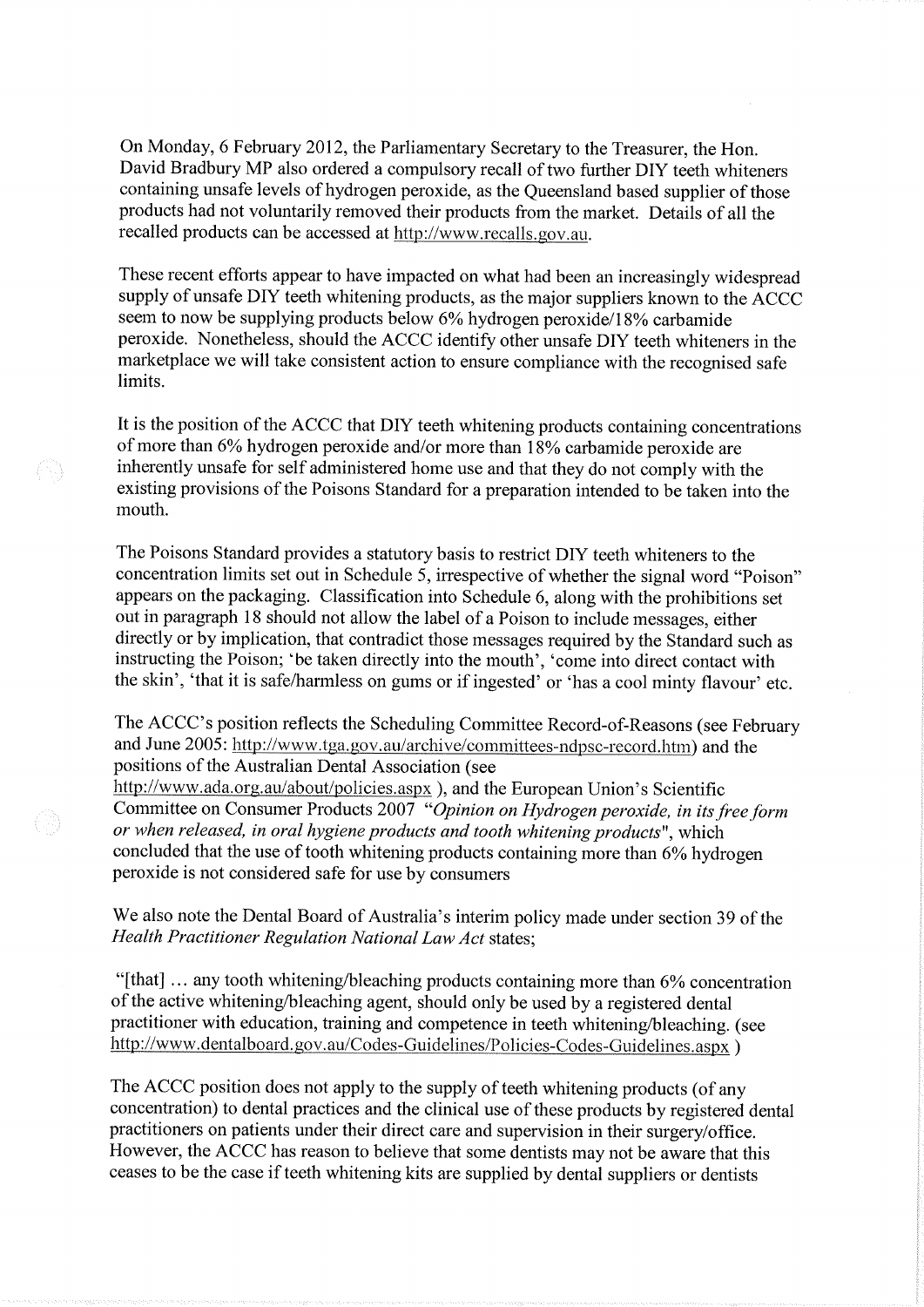(with or without education, training and competence in teeth whitening/bleaching) for use by consumers at home.

The supply of any DIY teeth whitening product to a consurner for use at home constitutes the supply of a consumer good under the CCA, whether supplied by cosmetic retailers, online traders, registered dentists, pharmacists or beauty salons. Attachment A provides sorne additional information about the obligations of suppliers of teeth-whitening kits under the CCA.

We would appreciate your assistance in generally communicating the potential hazards associated with teeth whitening to the public and in helping to ensure the current regulatory requirements for teeth whiteners are adhered to by your members. We would also appreciate being advised of any action being taken by the Australian Dental Industry Association to address the possible supply of over-strength bleaching agents to unregistered teeth bleaching practitioners, registered dental practitioners without education, training and competence in teeth whitening/bleaching) or to consurners for home use.

Should the Australian Dental Industry Association be intending to seek changes to the current regulatory arrangements around teeth whitening we would appreciate being appraised of the details of such plans.

Regards

Steve Hutchison Acting General Manager Product Safety Branch

03